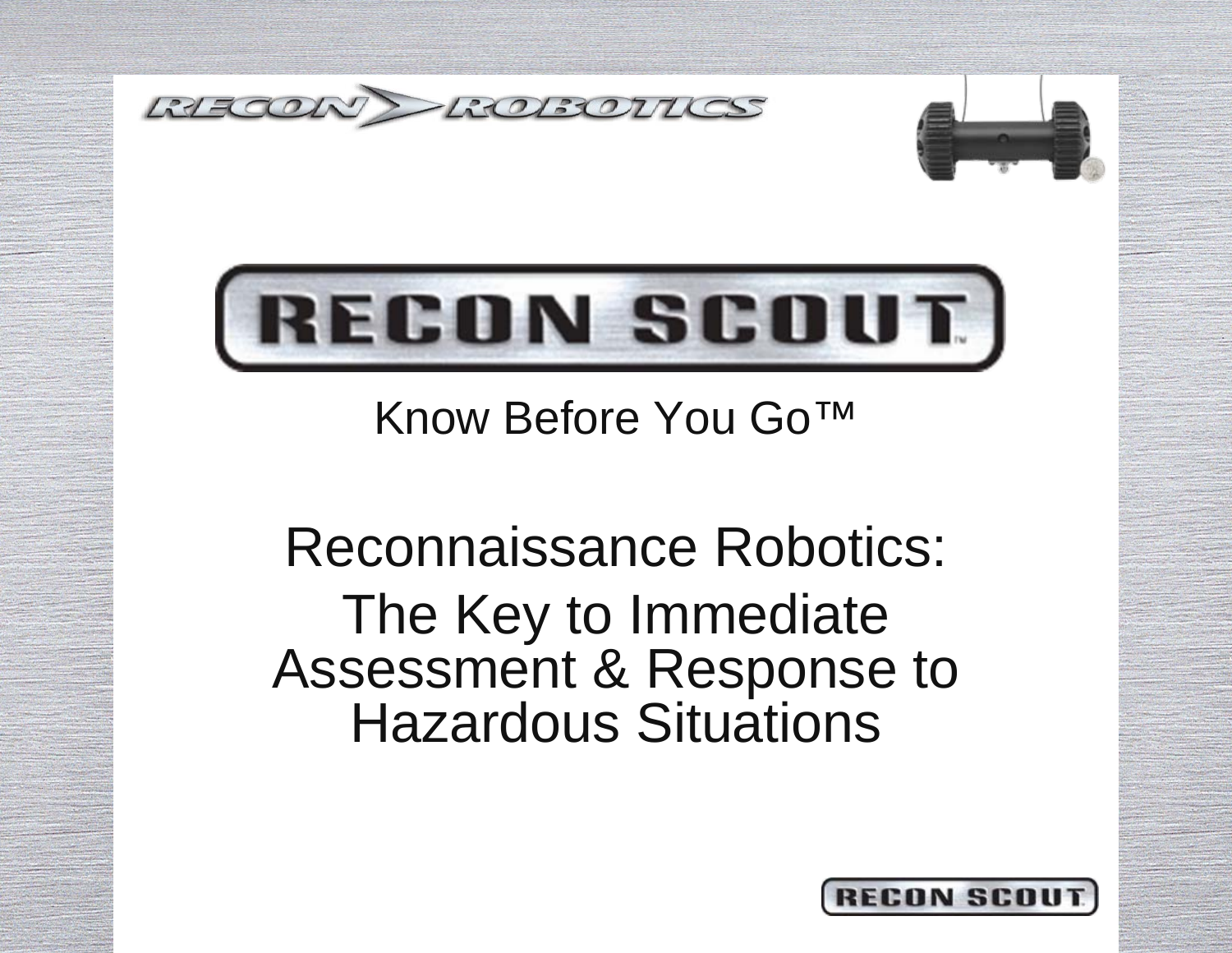



# Agenda

- $\bullet$ **Introductions**
- $\bullet$ The Recon Scout™
- $\bullet$ Driving Need
- •Market and Customers
- •The Future
- •Q & A



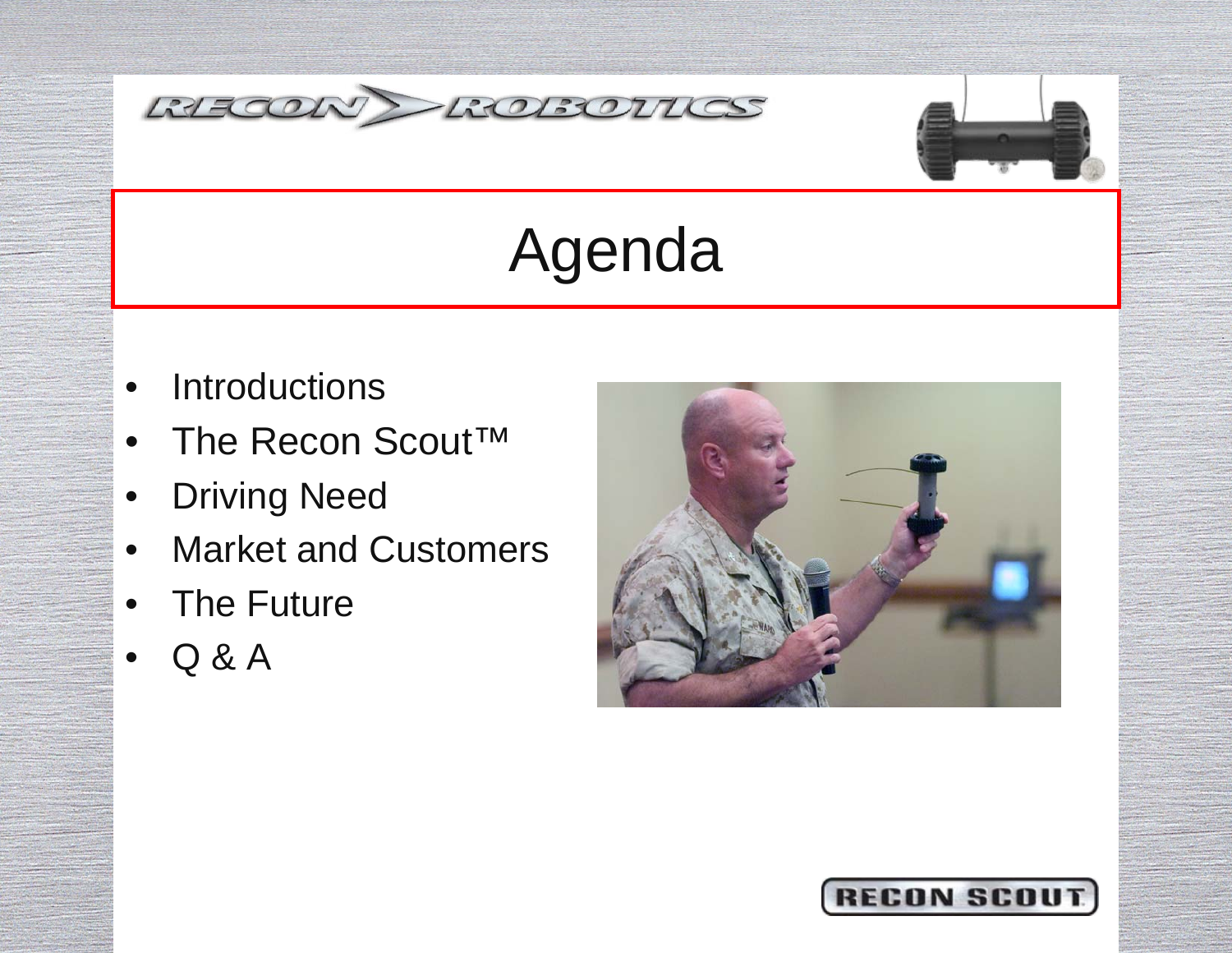



# **RECON SCI** ROBOTS BEFORE PEOPLE!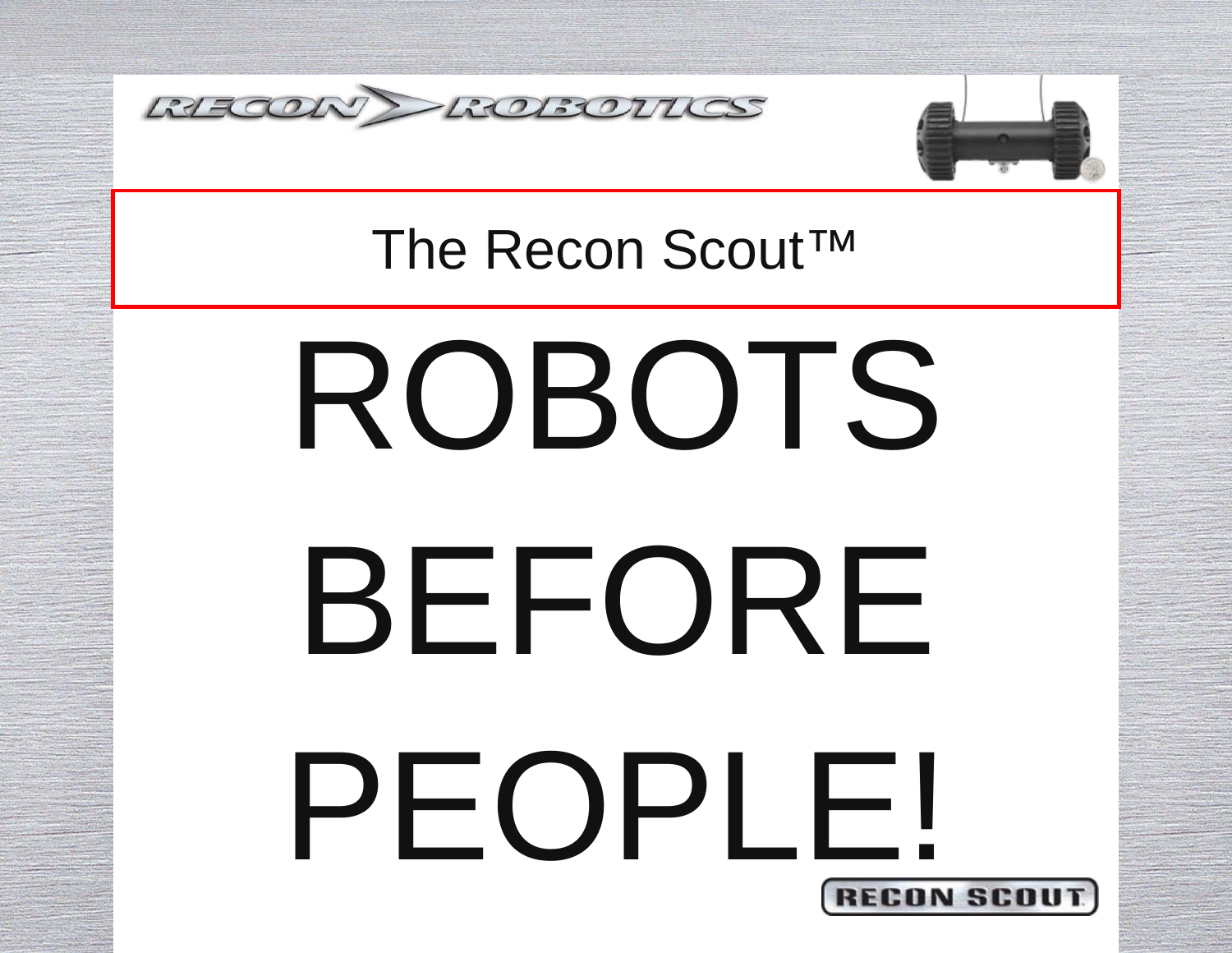



# Know Before You Go ™

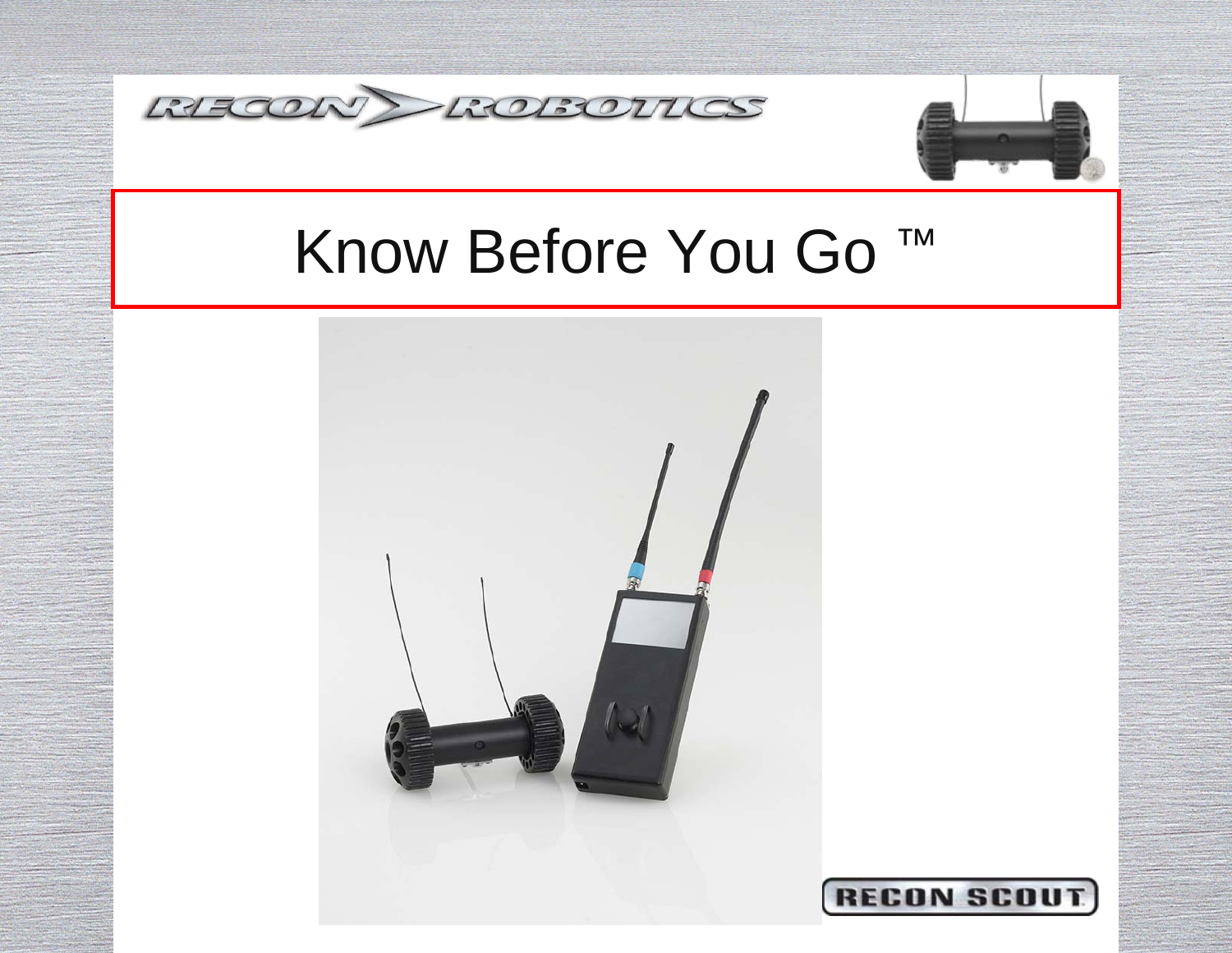



# Welcome and Introductions

- • Team
	- $\mathcal{L}_{\mathcal{A}}$ Alan Bignall, President and CEO
	- – The three main inventors/engineers from the University of Minnesota: Ian Burt, Casey Carlson and Andrew Drenner
	- New sales team and resellers led by David **Gustafson**
	- $\mathcal{L}_{\mathcal{A}}$  Strategic "All Minnesota" Based Partners:
		- Ryan Douglas, Manufacturing (MFG Solutions Inc)
		- Mohammed Nouri, Amex Inc ReconRobotics International
		- Jack Klobucar, Marketing & PR (Value Added Inc)
		- Mary Wilson, C.P.A. CFO
- •The Recon Scout™

#### **RECON SCI**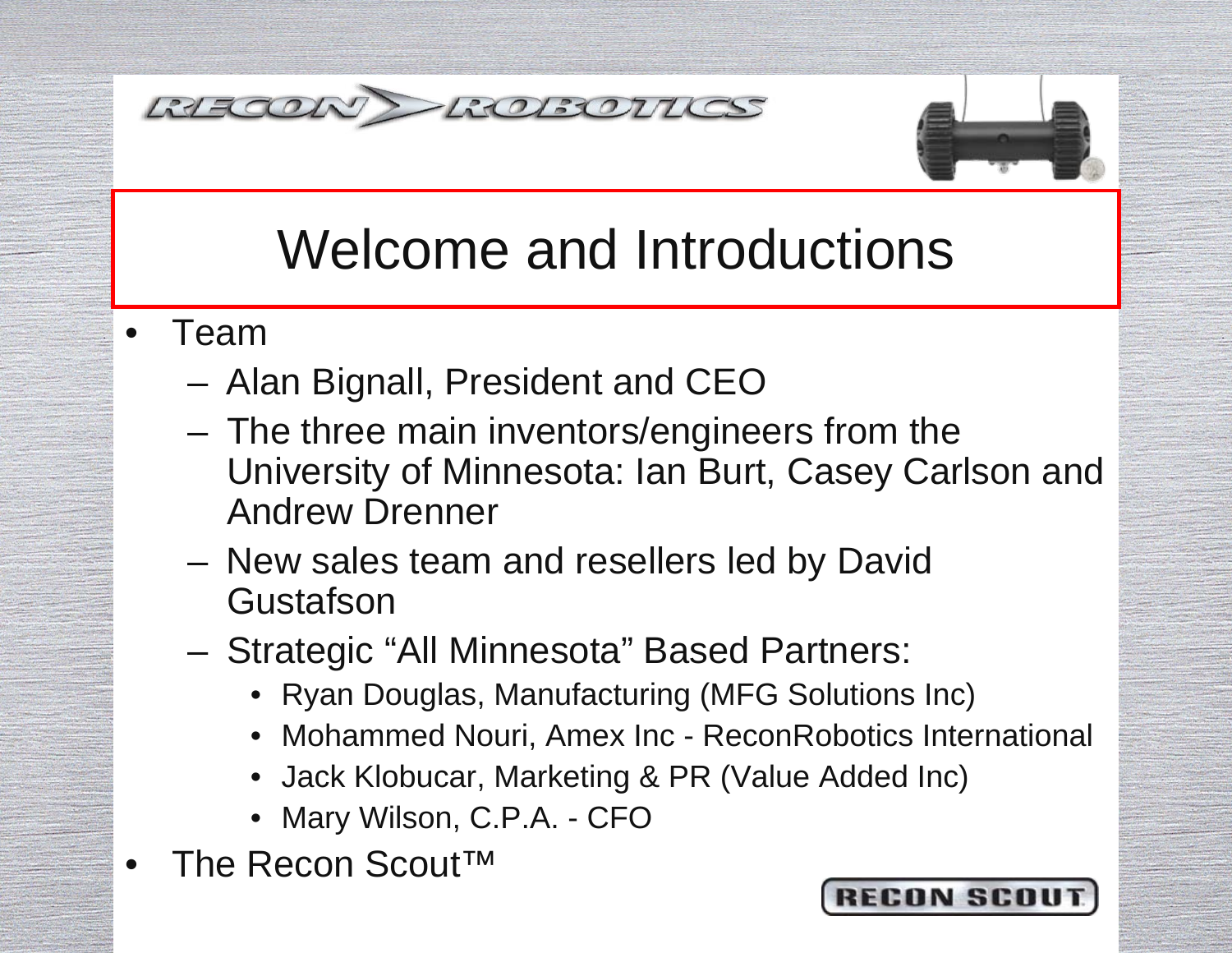



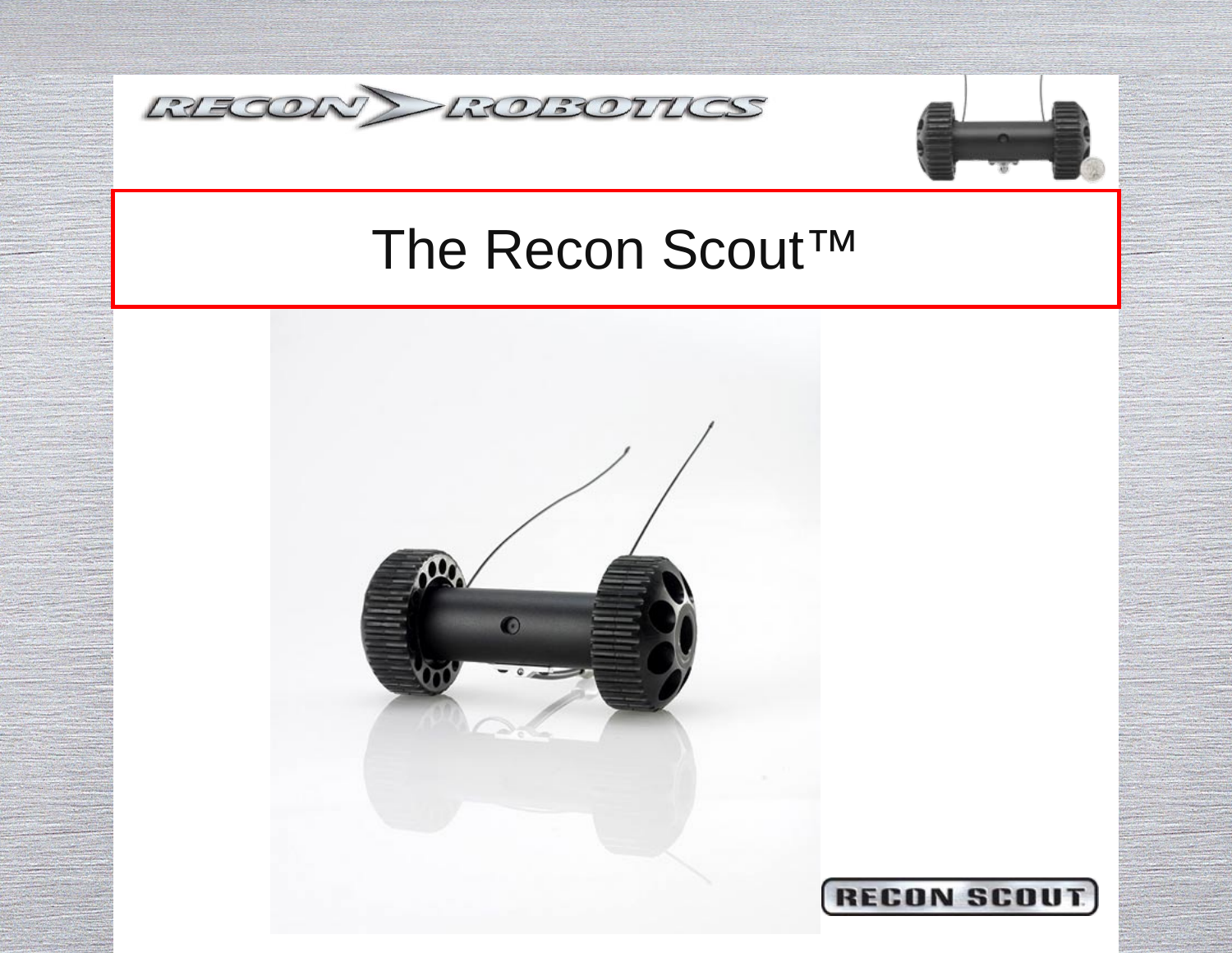







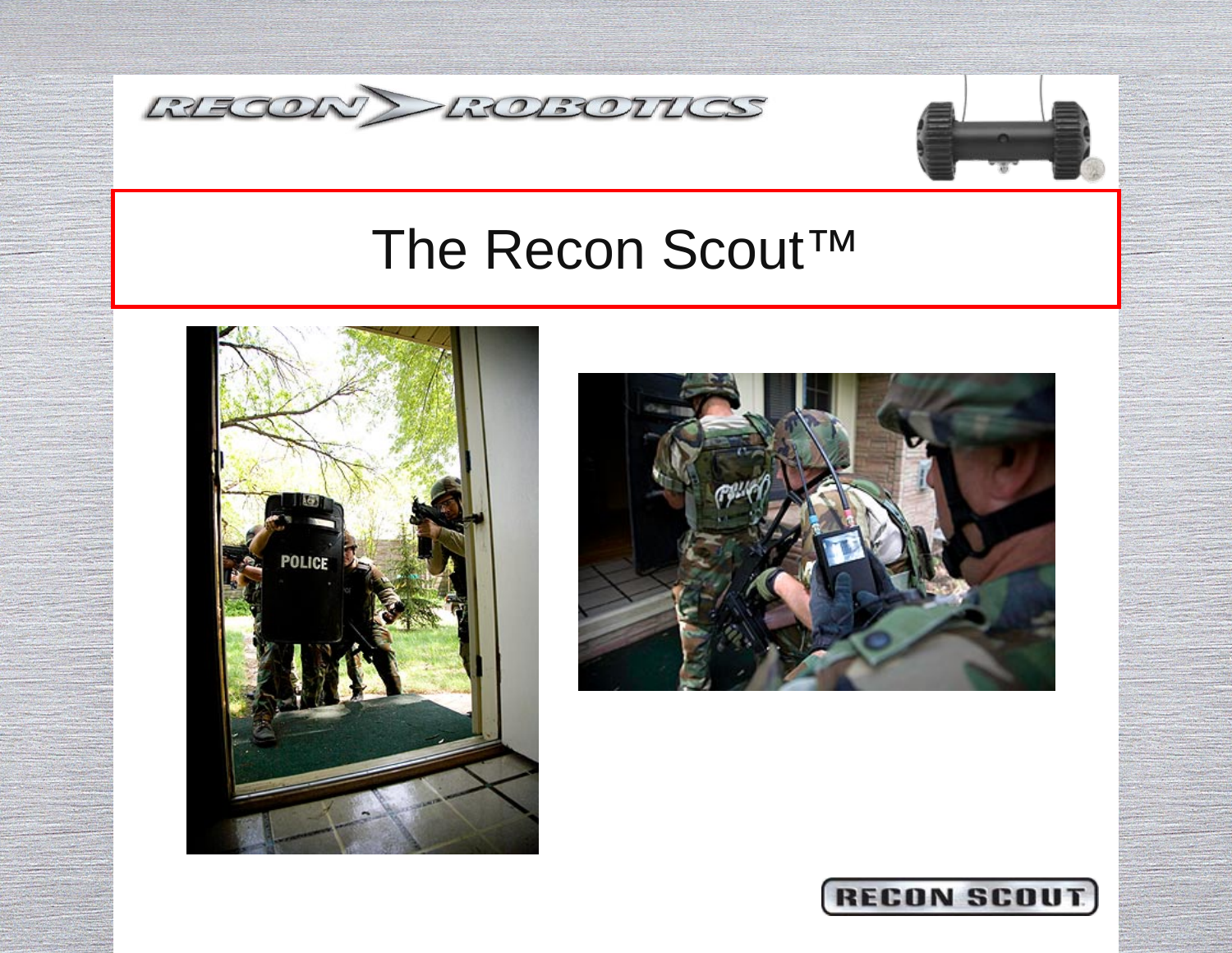



- One Pound Man Portable
- Throwable or Launchable
- One Button Remote Control
- Hardened Works when Needed Most
- Disposable but Rechargeable
- Simple, Simple, Simple

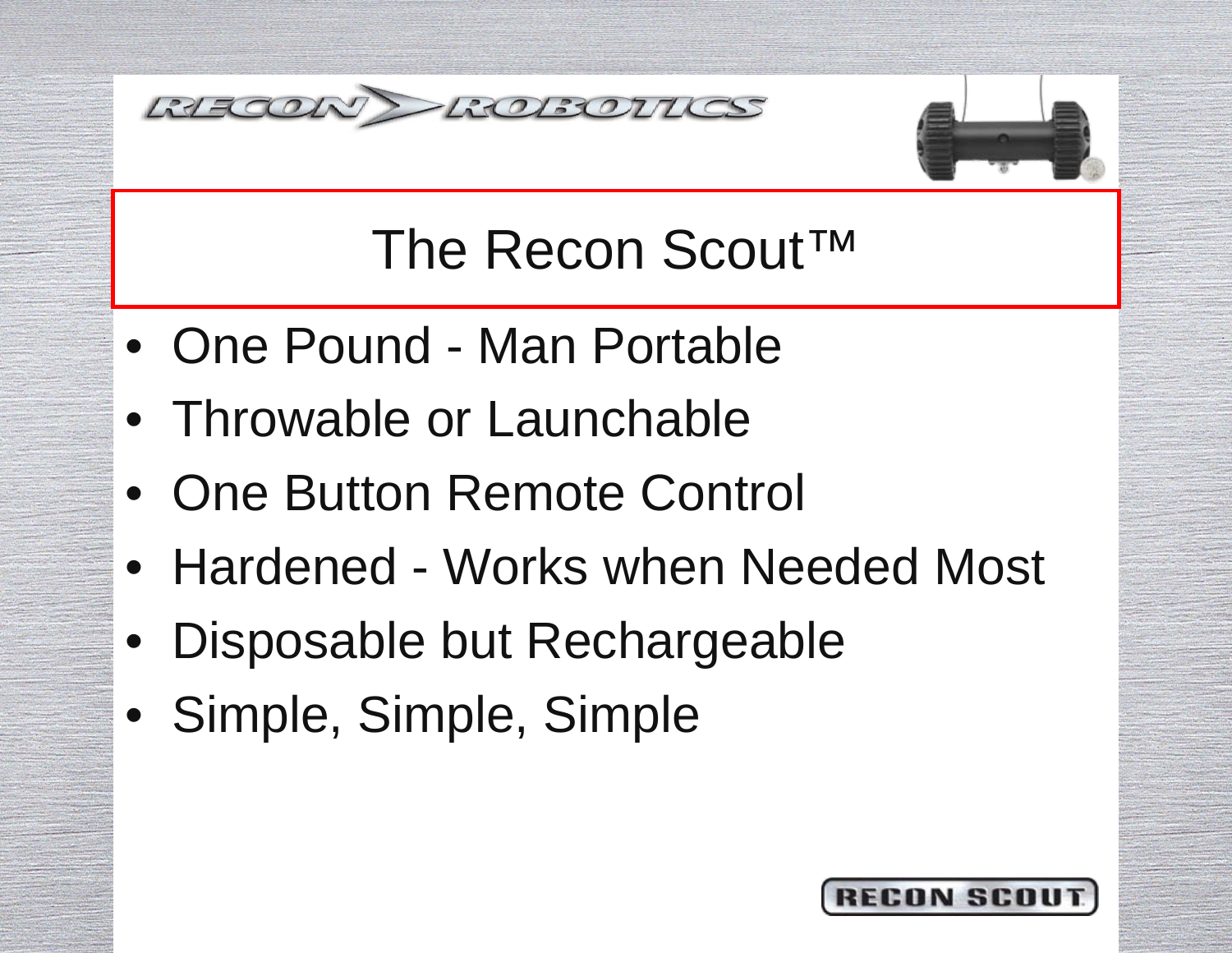



## The Recon Scout In Action



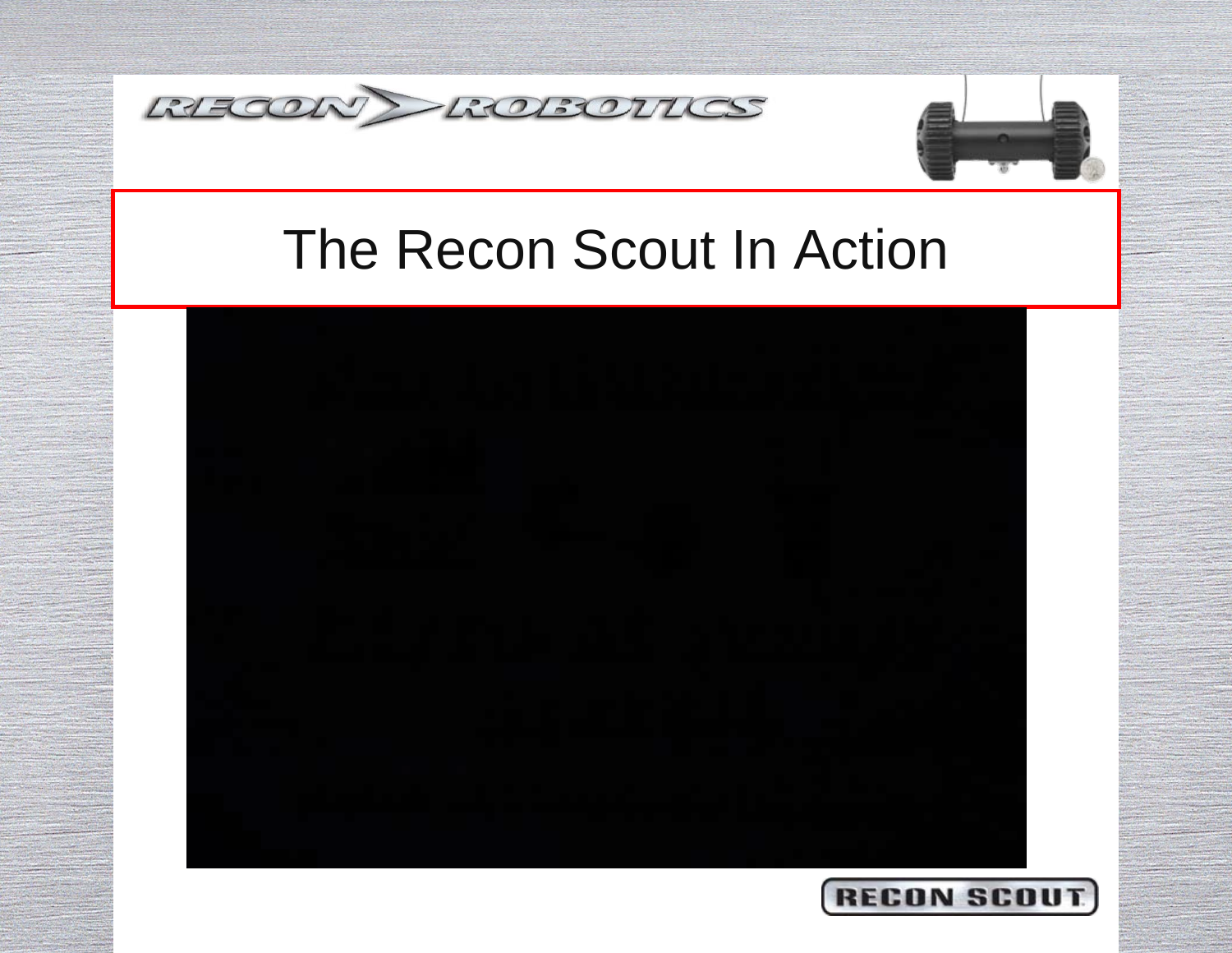



### The Recon Scout In Action



#### **RECON SCI**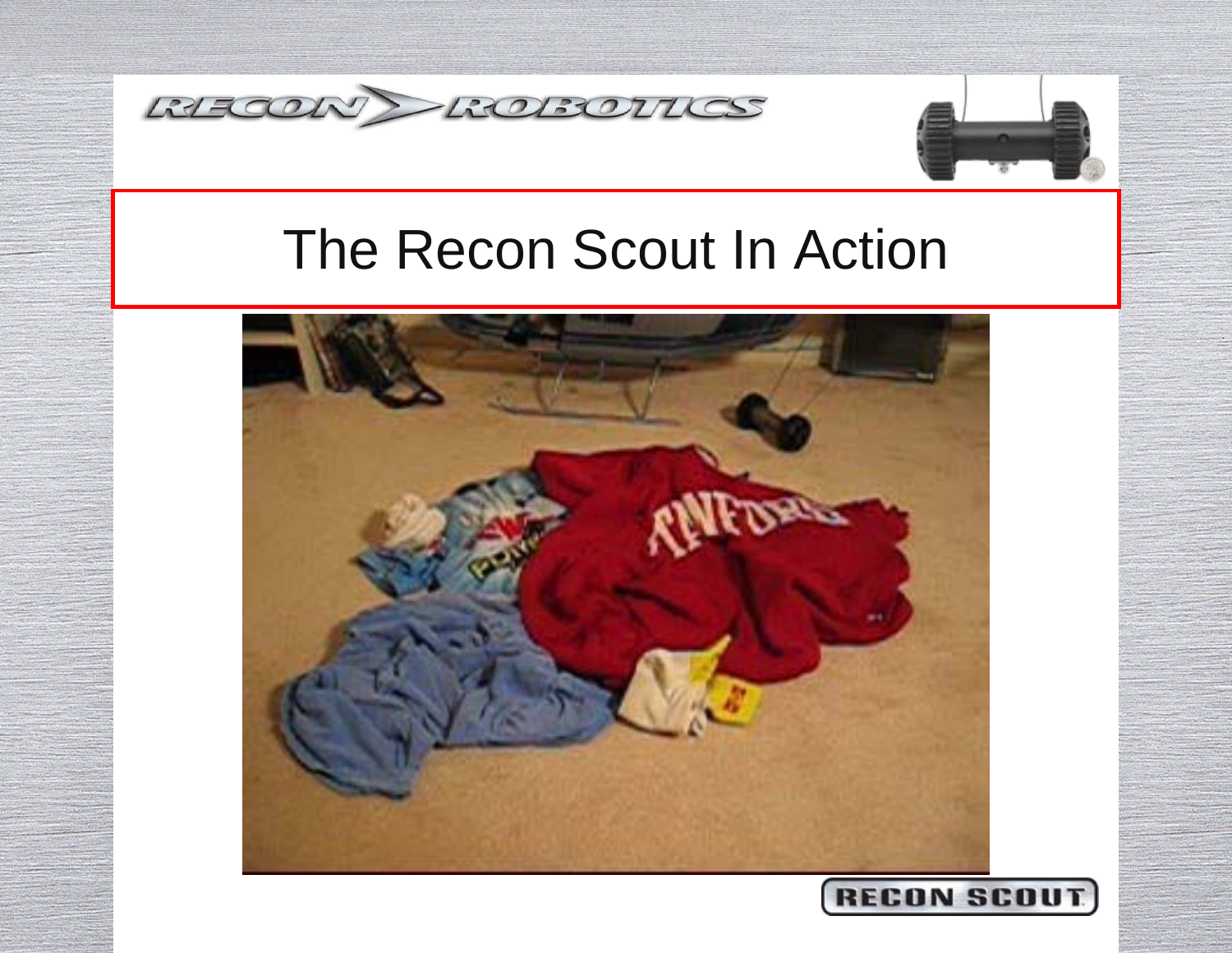



# Current Distribution

- •Direct Sales in the US
- •ReconRobotics International outside the US
- • US Sales/Distributor partnerships with
	- **Line Community** Raymar CA
	- Pinnacle CA
	- –ADS (multiple states)
	- Zistos NY
	- **Links and Committee** Fischer Safety all states
	- ETG all states

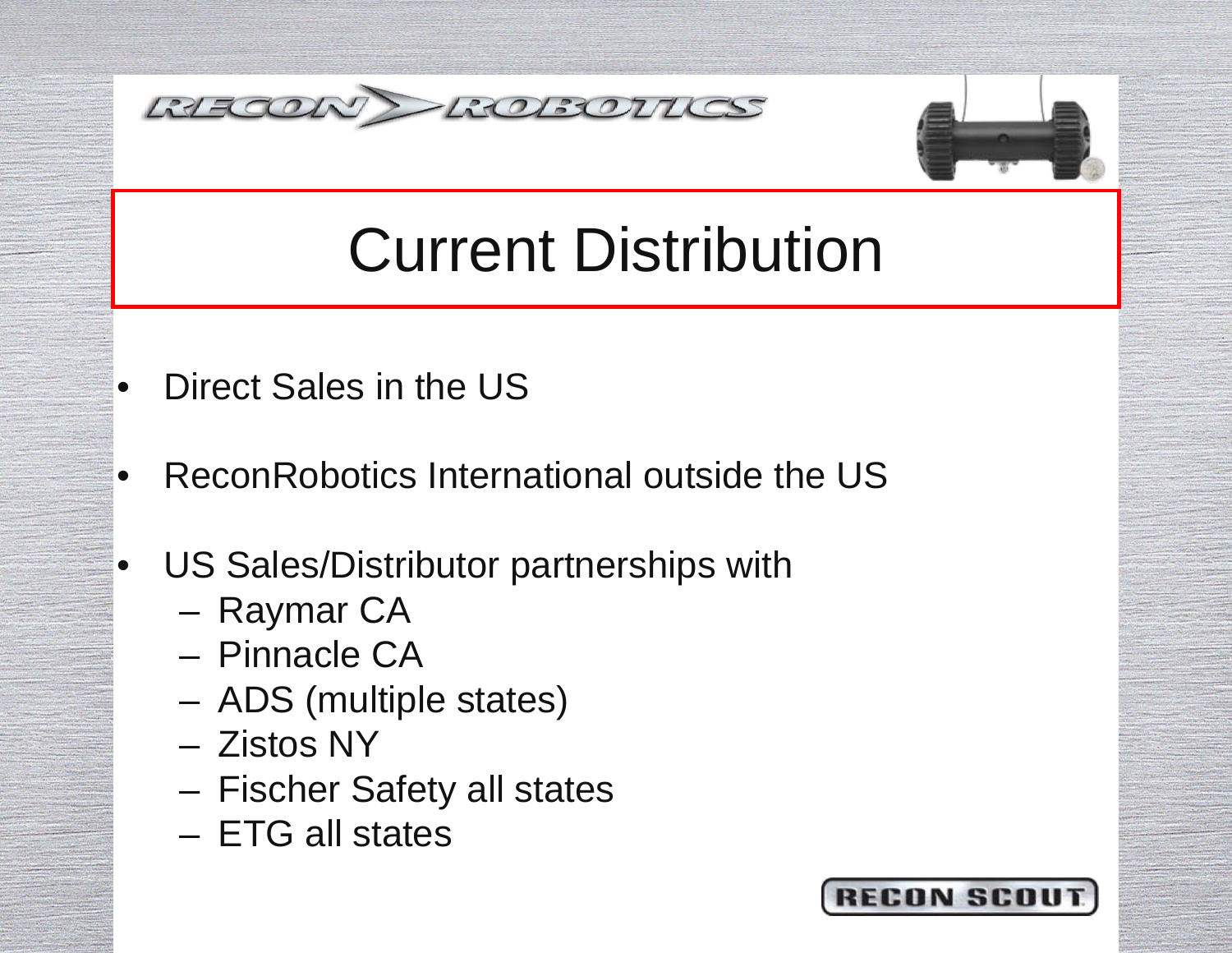



# Current Markets

- •Local and State Police
- SWAT and Tactical Teams
- $\bullet$  International Police and **Military**
- $\bullet$  Fire Departments and Search and Rescue
- •**Marines**
- USSOCOM Fort Bragg
- $\bullet$  State Departments of **Corrections**



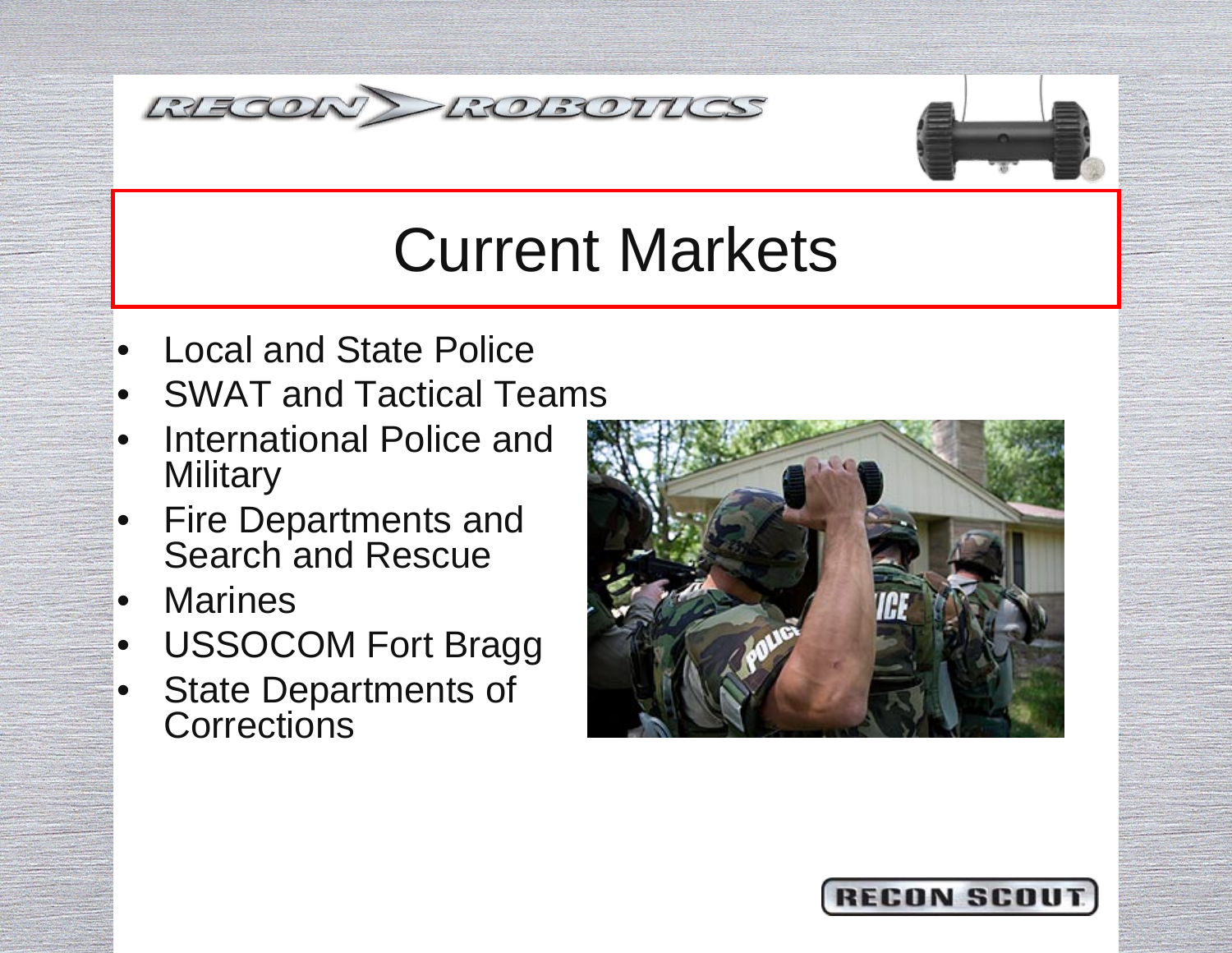



# **Customers**

- •**California**
- •Arizona
- North Carolina
- •New York
- •Texas
- $\bullet$ Alabama
- United Kingdom
- $\bullet$ **France**
- •**Spain**
- •Israel
- $\bullet$ Poland



#### **RECON SCI**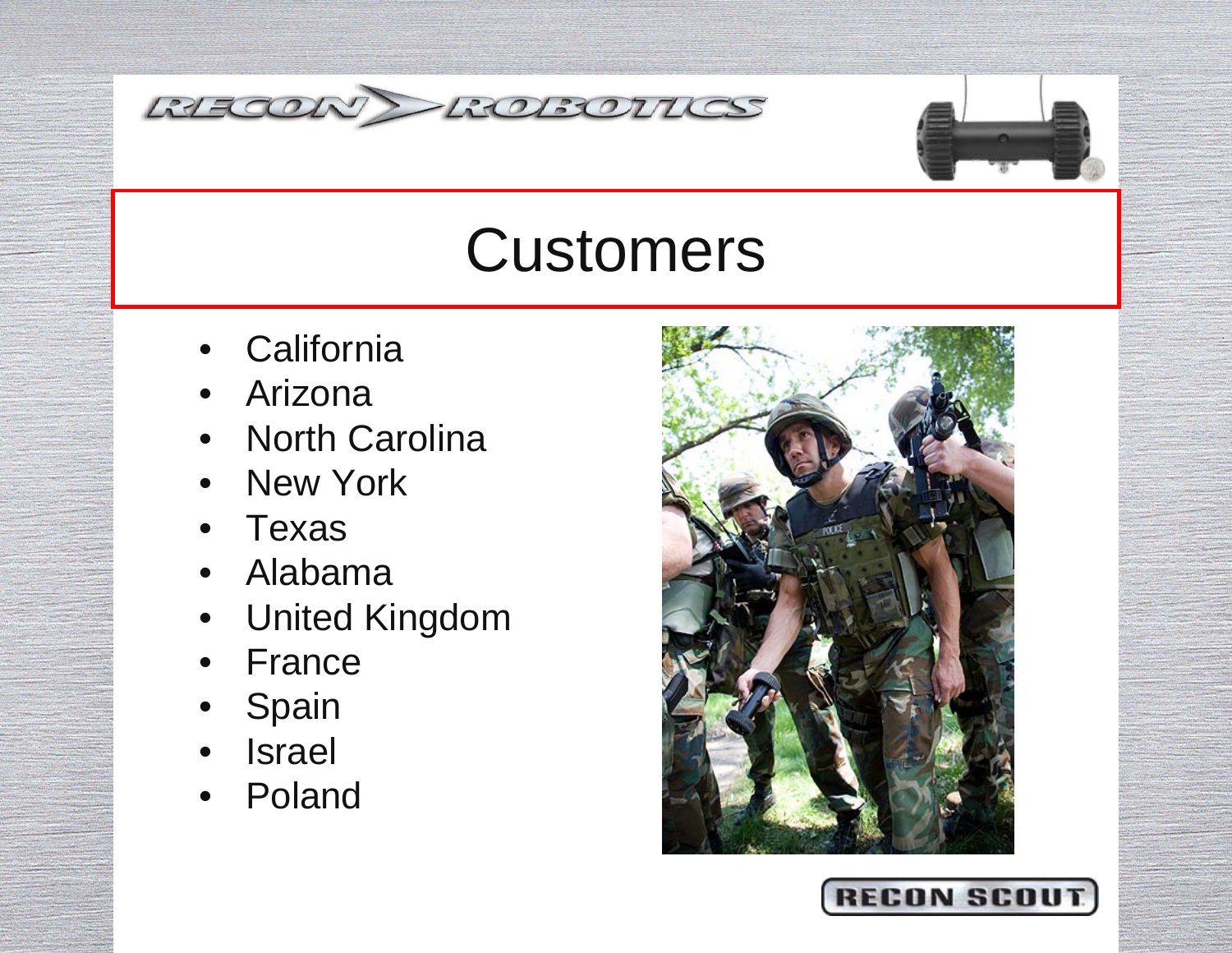



# 2007 Product Pricing

| • Robot Kit                  | \$6,500 |
|------------------------------|---------|
| • Annual Maintenance         | \$1,000 |
| • Command Monitoring Station | \$2,500 |
| • Replacement robot only     | \$4,500 |

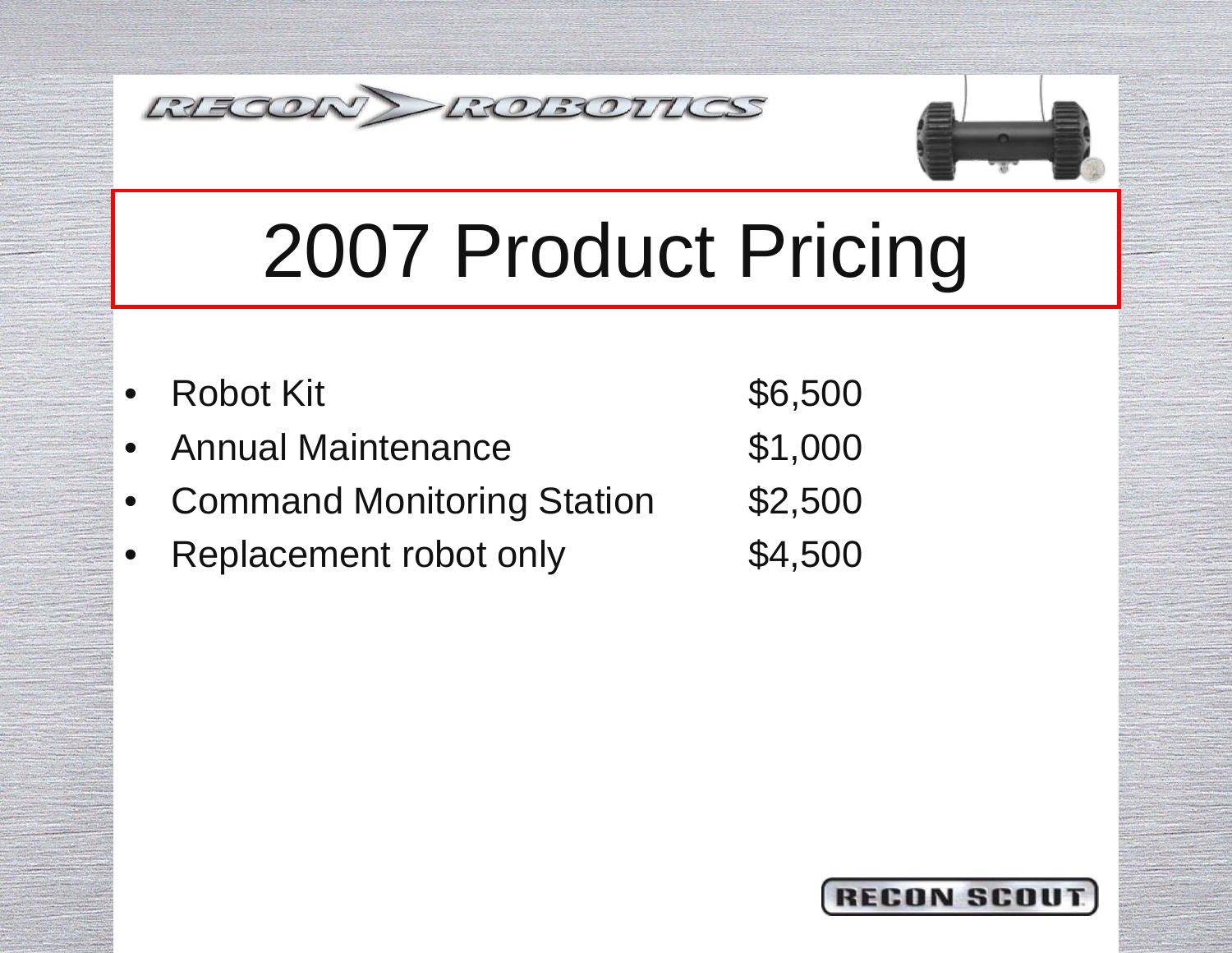



# The Future - Save Lives

- $\bullet$ Infrared Sensors
- •Chemical Sensors
- $\bullet$ Biological Sensors
- •Explosive Sensors
- •Nuclear Sensors
- •Multiple Robots Operating Together

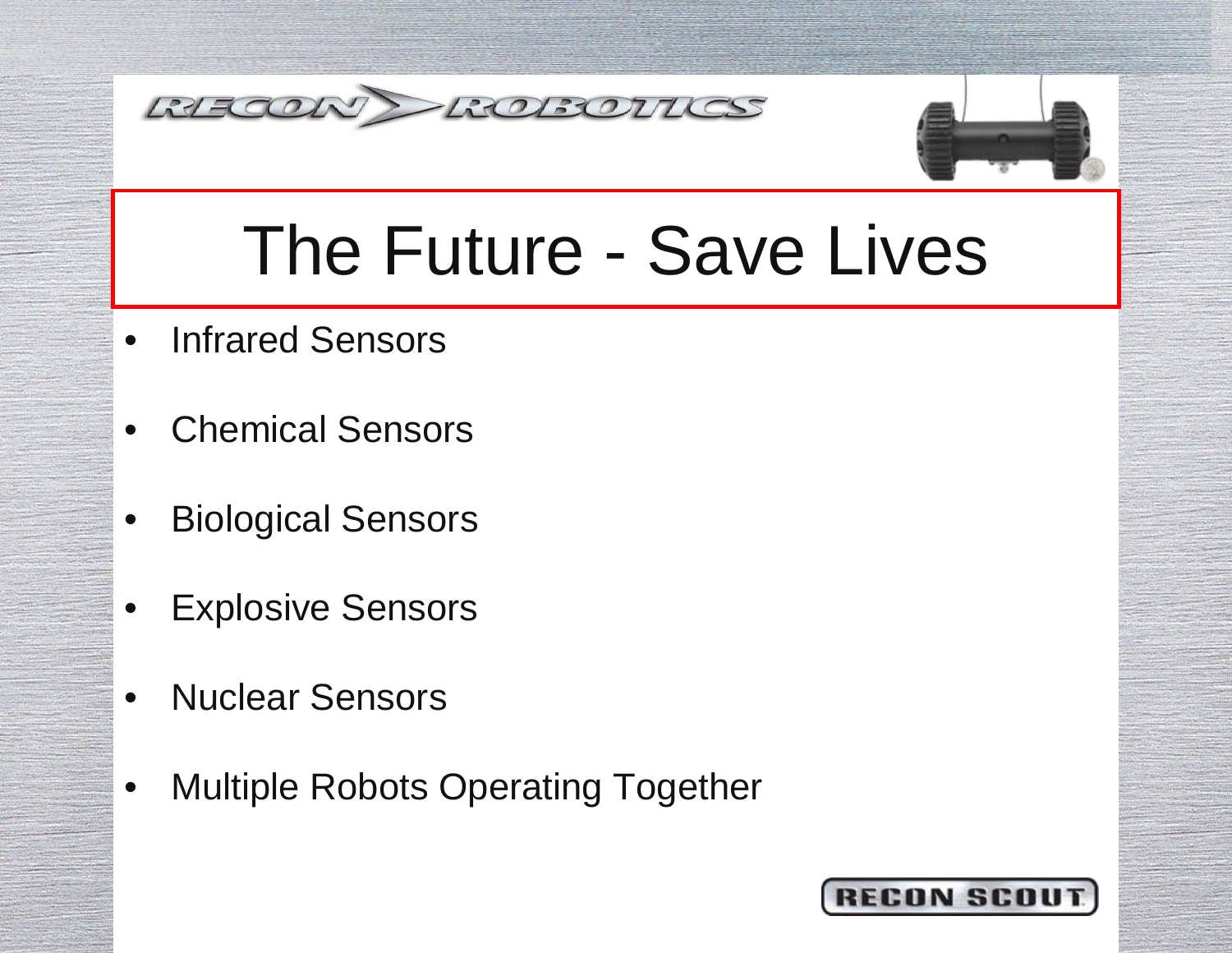



# Where You Can See Us

- •Star Tribune May 2007
- •National Geographic Special Fall 2007
- •Discovery Channel - Future Weapons TBD
- •Wired Magazine - NextFest 2007 - Los Angeles
- •Police.com product write up TBD